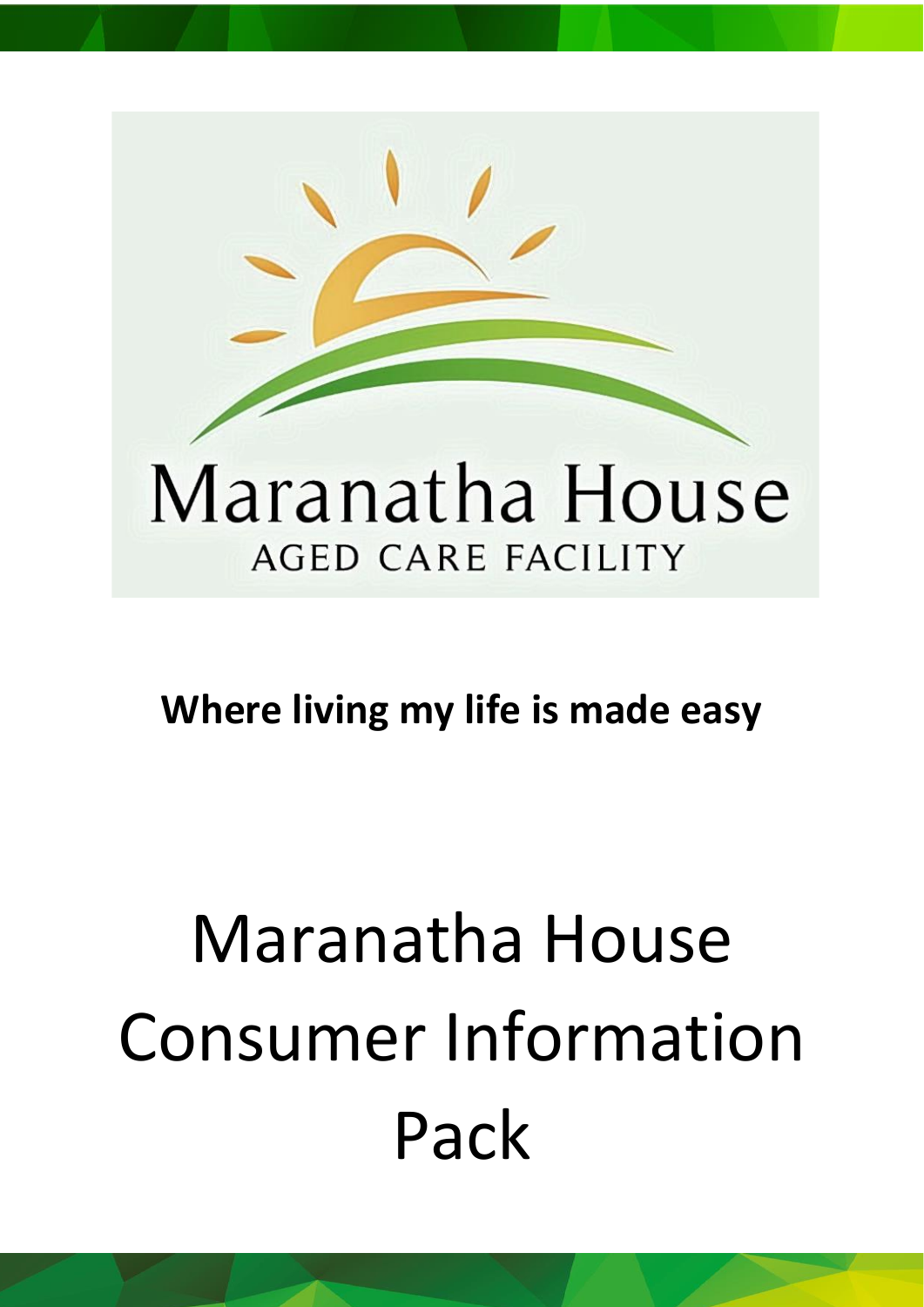## PERSONAL DETAILS

| Name:                                       |
|---------------------------------------------|
| Date Moved in:                              |
| Room Number:                                |
| Manager/Supervisor:                         |
| Company Details Management / Administration |
| Phone: (02) 68453088                        |
| Fax: (02) 68453087                          |

Email: [admin@maranathahouse.com.au](mailto:admin@maranathahouse.com.au)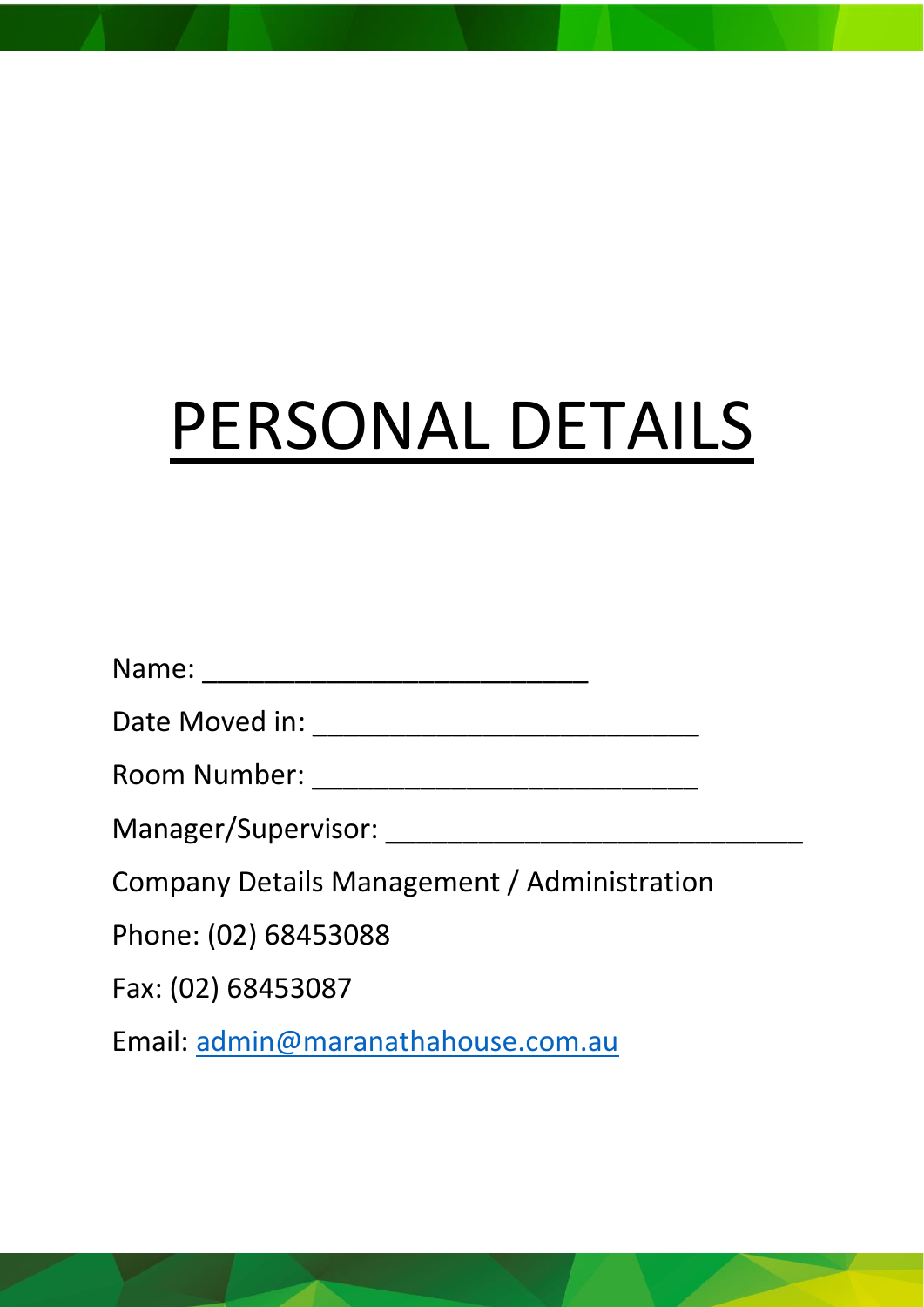The management and staff of Maranatha House consider each resident as an individual with individual needs. Each resident is unique and regardless of their capacity to contribute to society or those around them, are of unmeasurable worth. Each resident is to be treated with dignity and respect and care for their needs does and will take precedence over all other tasks.

**OBJECTIVE:** To listen to the resident to learn their emotional, social, and spiritual needs and to assist and support these needs through continual assessment and review and adjusting of their care needs as required. Encourage independence by assisting residents to continue doing as much for themselves as they are capable of and encourage participation in activities. Keep up to date on caring trends and other developments important in the care of the elderly and disabled.

A total commitment exists to the provision of care and accommodation to meet consumer needs and with this as a priority and using the principles of consultative and consumerfocused liaisons, this association will endeavor to fulfill needs through constructive and objective planning and service delivery. To conform with requirements as set down by the Aged Care Act 1997.

**MISSION STATEMENT:** The Management and staff of Maranatha House take pride in the quality of care given to the residents and are proud of the environment in which they live. We believe that nothing is so good that it can't be bettered. Our purpose is to provide quality care in a caring environment for the aged and disabled, both now and in the future. Vision: Our vision is to continue to grow to meet the needs of both current and future residents and the community as a whole and to continue to provide quality care in a caring environment.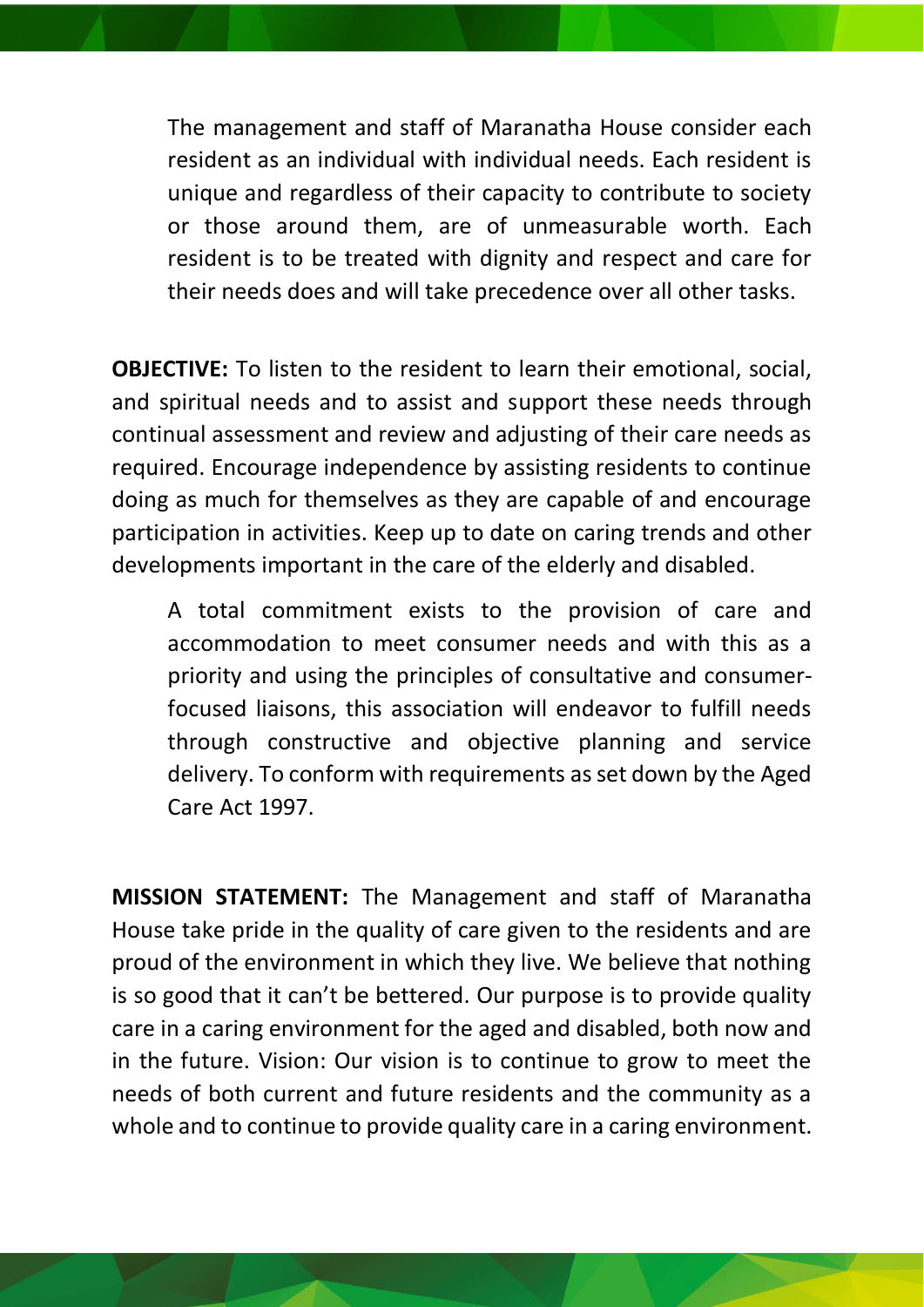**WELCOME MESSAGE:** - Welcome to Maranatha House. We hope that your stay with us will prove satisfying and rewarding. Maranatha House aims to bring care, comfort, and companionship to all who choose to live here.

The purpose of this handbook is to help you settle into your new home and assist you to find your place of comfort. The handbook is a general guideline for action. It is a living document, which will change. Management reserves the right to implement change as required. These could be due to a change in legislation or from input from you, staff, or any of your representatives. If altered, you will be consulted and notified of changes.

We trust you will settle into your new home and the staff employed at Maranatha House will assist you in any way possible to make your settling in time as pleasant as possible. The only essential requirements for eligibility for admission to Maranatha House are:

- $\triangleright$  A current aged care assessment for care (ACAT)
- $\triangleright$  Liability to pay a weekly fee which includes the provision of motel-style accommodation, all meals, maintenance, laundry, and cleaning services.

Residents are expected to respect their privacy of each other.

**ACCOMMODATION:** - The resident's right to occupy the room shall be non-exclusive as failing health or care needs may require a change of room. Maranatha House has adopted the "Ageing in Place" philosophy and every effort will be made to ensure that a move from Maranatha is not required; however, a move internally may be required to ensure all your care needs are met to the fullest.

> ➢ All staff are required to knock before entering a residents' room for any reason other than in an emergency.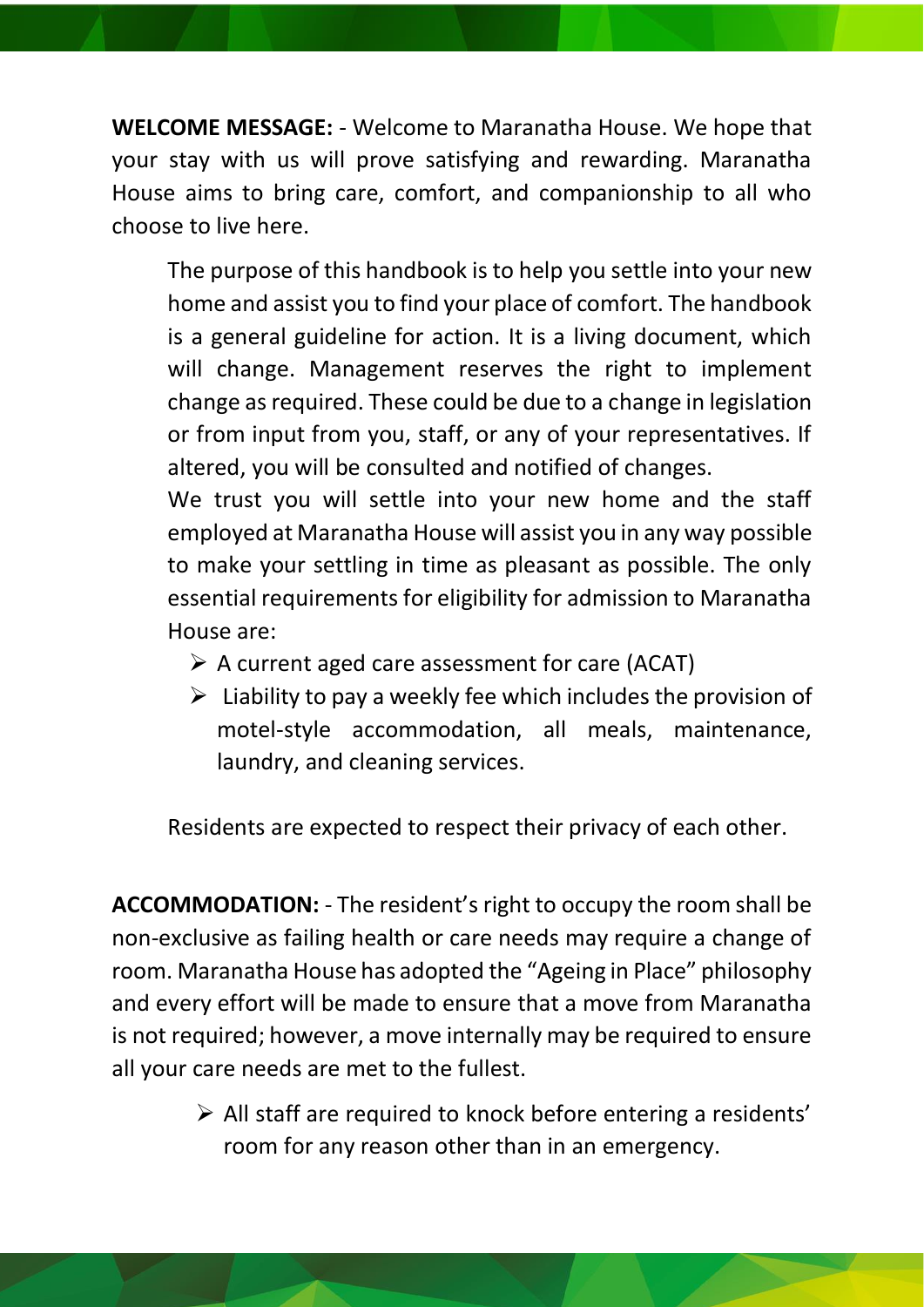**GENERAL INFORMATION:** - Electrical equipment: - Jugs, toasters, electric blankets, bar fridges, TVs, etc whilst permitted are to undergo safety tests every twelve months.

- ➢ Visitors: Are encouraged to visit at all times suitable and are also encouraged to stay for meals (a small fee is payable). If requiring a meal please notify the office or the kitchen staff as early as possible.
- $\triangleright$  Family or friends wishing to stay overnight, arrangements can be made for a fold-out bed for use to be placed in your room.
- $\triangleright$  Relatives and friends are encouraged to visit and stay for a meal or a cuppa, visitors' meals are available at \$6 for lunch and \$4 for tea, prior notice is advised.
- $\triangleright$  Young children are to be supervised whilst visiting.
- $\triangleright$  Money and valuables: No responsibility is accepted by management for money or valuables kept in hostel rooms. Personal property insurance is the responsibility of residents.
- ➢ Building Security: -The administration building will be closed and all external doors locked at 7 pm each night, if you require entry after 7 pm, the front doorbell is located on the right-hand side of the main door.

Residents are to be aware of the security of their own rooms at all times and are encouraged to lock their doors when away from their rooms.

➢ Sign in and out register: - Residents are free to come and go at will. You are required to sign the resident/visitor book located at the front of the facility when you leave and on return, to enable management in case of emergencies to know at all times who is in or not in the facility. (This is a fire regulation).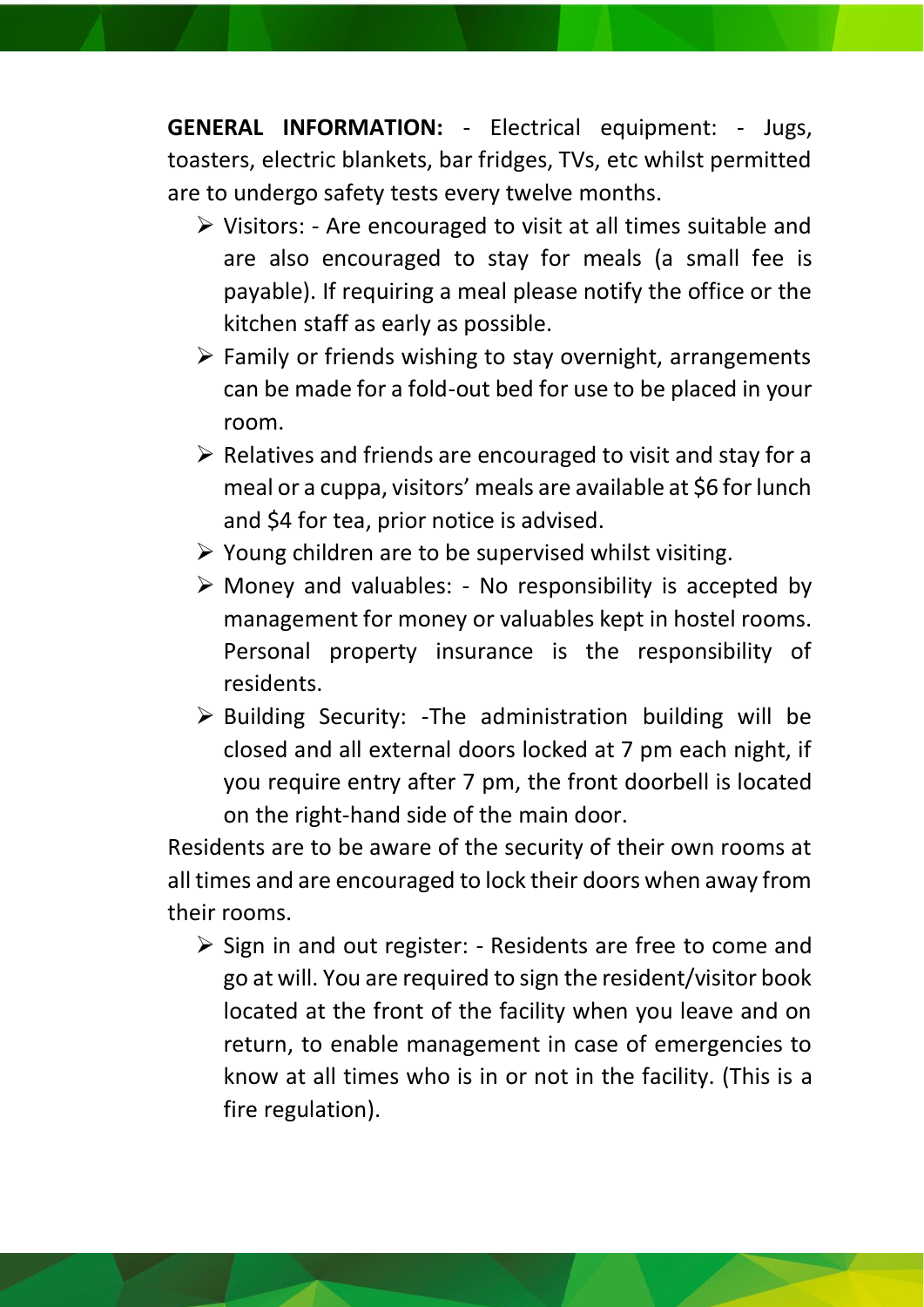- $\triangleright$  Smoking: Smoking is permitted, but must be confined outdoors at all times.
- $\triangleright$  Clothing: All clothing and linen are to be marked for laundering purposes.
- $\triangleright$  Public areas: Lounge rooms, laundries and verandas are for the use of all residents regardless of where they reside within the facility.
- $\triangleright$  Parking space: Is available for cars. The safety and security of your car is your responsibility.
- $\triangleright$  Pets: Are allowed after consultation with management as to the suitability of the pet you are wishing to move in with you.

**ROOMS:** - Are allocated for the sole use of the occupant and will not be withdrawn in case of illness, hospitalisation, holidays, etc. without the consent of the occupant, provided that conditions of occupancy are maintained. -Fees are not refunded to you if you are in hospital for any length of time.

Maranatha House has adopted the "Ageing in Place" policy and will endeavor at all times to assist you to remain in your allocated room, however a time may come that a move internally may be required to continue with the care you require, this will only be done after consultation with both you and your representatives.

- $\triangleright$  Alcohol: Is permitted within reason. Happy Hour is held twice monthly - see the activities calendar for details
- ➢ Mealtimes: Are flexible and can be served in your room. It is your responsibility to arrange your meal times and let staff know of your wishes, so they will be able to inform the kitchen staff of your requirements. - If you are going out or returning late you can arrange for sandwiches to take with you or have your evening meal kept by informing the kitchen staff directly.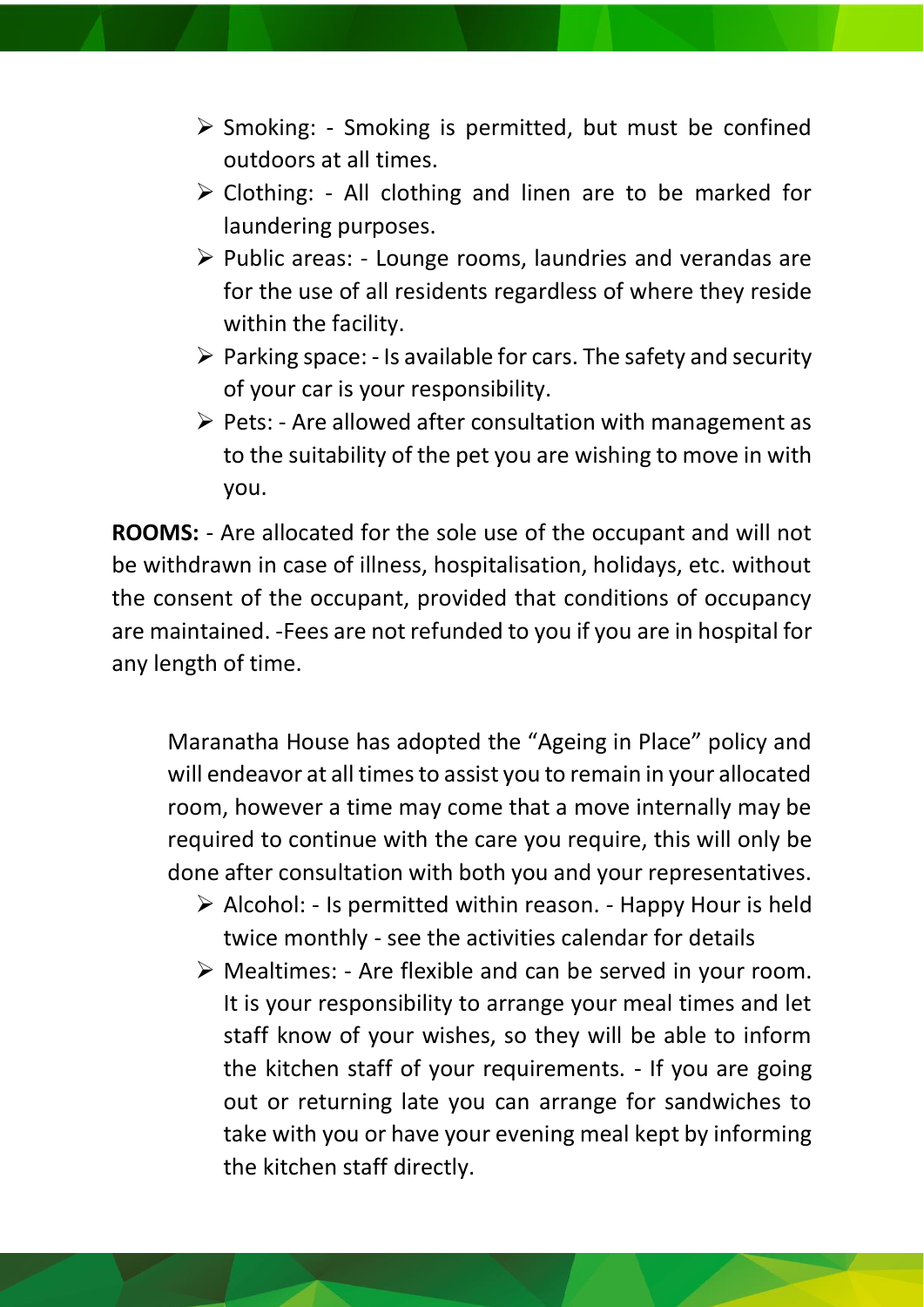Special meal requirements are catered for as likes and dislikes, these will be completed by staff shortly after your admission.

- $\triangleright$  Duplicate keys: Are kept in the administration office; residents are not permitted to have extra keys cut for their rooms, should a key be lost, notify the administration as soon as possible and a replacement key can be supplied at a small cost to you.
- $\triangleright$  An emergency call system: Is provided for use by you to notify staff immediately if you require their assistance.
- ➢ Doctors: Residents are encouraged to maintain contact with their doctor of choice by visiting them at their surgery whenever the need arises. -You will be asked to take along with you a Doctor's note page so the Doctor will be able to communicate any special care needs required, or any changes to your regular medication regime.

If you are not well enough to attend to the Doctor, Doctors do visit the facility on a regular basis.

➢ Personal Care Needs: - Assistance is available for those residents, who require help with showering, dressing, toileting, etc.

Please let staff know as attending to your care needs is of the utmost importance and we can't help if we do not know.

- ➢ Confidential information: Is collected on admission and remains in the administration office. - If you need to change this at any time, please inform administration staff as soon as possible.
- $\triangleright$  Personal washing: Is laundered by a suitably qualified laundress; however, residents or relatives may attend to their own personal washing if desired.

Laundries are provided with washing machines dryers and clotheslines on the grounds.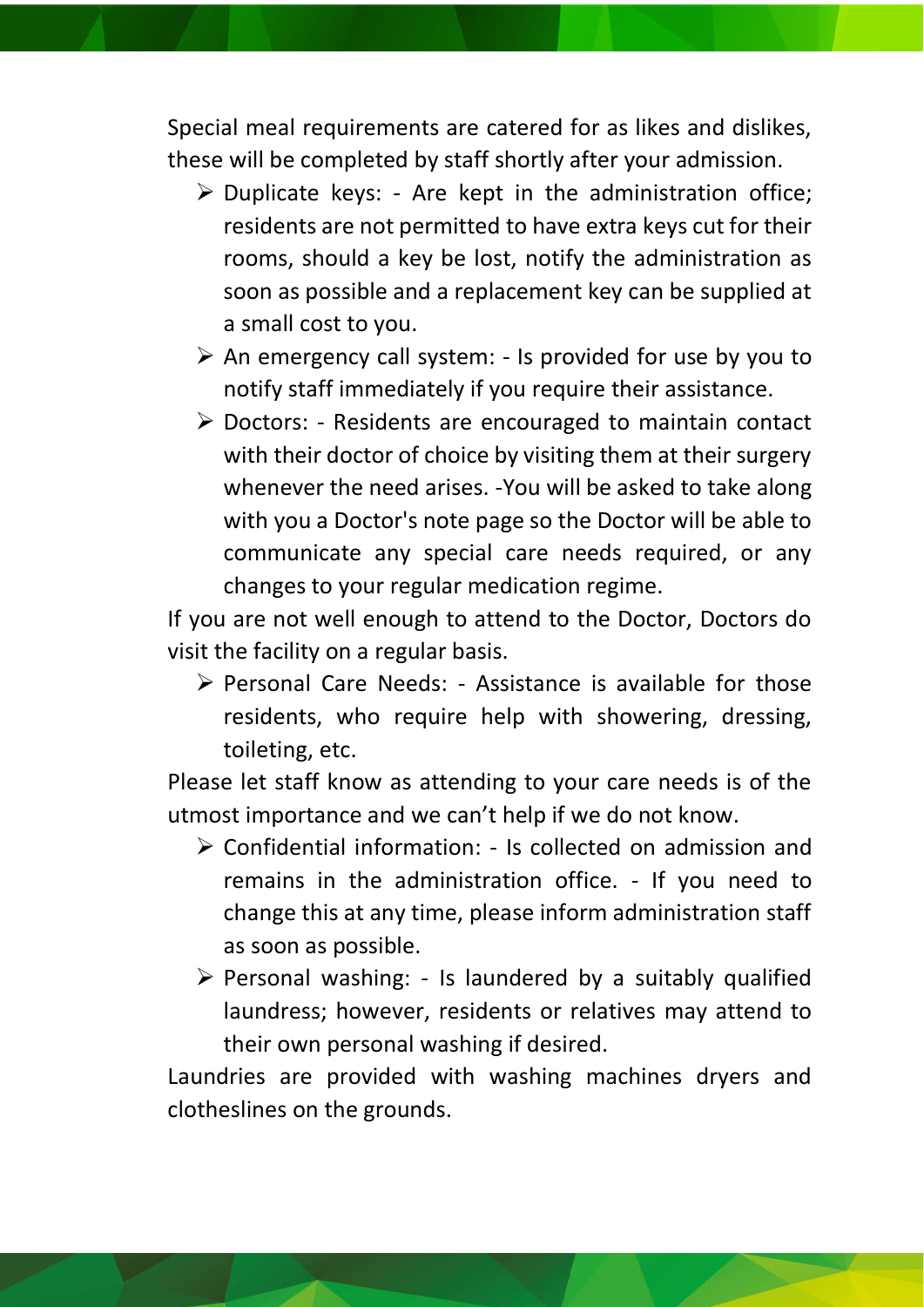- $\triangleright$  Newspapers: Are delivered daily on request by the Newsagent to your room, a local paper is also available in the lounge area daily for use by all residents.
- $\triangleright$  Telephones: All residents may install, at their own cost, telephones in their own rooms. - Residents that have problems operating telephones will be assisted by staff or messages can be taken for them.
- $\triangleright$  A phone is available for use in the dining room; calls can be paid for at the administration office.
- $\triangleright$  Shopping: If residents require any type of shopping, a shopping service is available Tuesday and Friday. Residents only need to provide a list and money for purchases to the administration before 11 am and a volunteer will bring back your purchases and change by that afternoon.
- $\triangleright$  Letters may be left at administration and will be posted by the shopping volunteers also.
- $\triangleright$  Postage stamps are available for purchase from the administration office.
- ➢ Church Services: Catholic services are held each Sunday at 10.30 am. - Anglican service is held on the second, third, and fourth Friday of the month. - Times are available on the monthly activity calendar. - Minister's fraternal service is held on the first Friday of the month, times are available on the monthly activity calendar.
- ➢ Transportation: Taxis are always on call. Community car service is available on request.
- $\triangleright$  Hairdresser: The hairdresser is located in the cottage and is available every Wednesday and Thursday from 8 am; staff will be available, whenever possible to escort residents. - The financial arrangements for services are between yourself and the hairdresser, staff or family members can assist if required.
- ➢ Podiatrist: A podiatrist visits Bi-monthly. Day and dates are advised on the monthly activity calendar.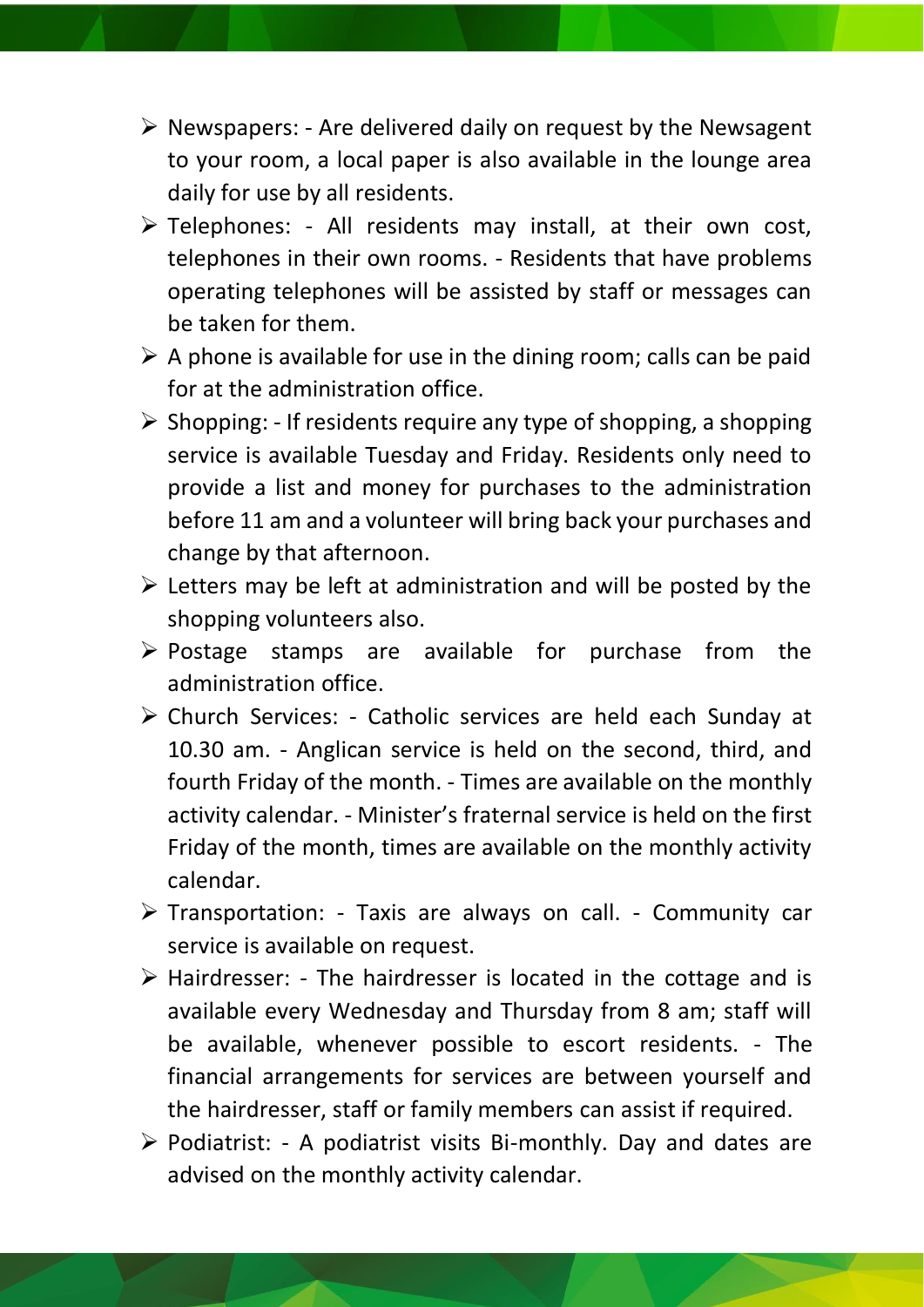- $\triangleright$  Audiologist: An Audiologist visits monthly, the date is advised on the monthly activity calendar.
- $\triangleright$  Physiotherapist: Is available on request or as assessed by staff.
- ➢ Alternative Therapies: Complementary therapies such as heat packs, massage, and aromatherapy, are available on request.
- ➢ Medication Management: Each resident has the right to manage their own medication, should the need arise, Webster packs are available and are supervised by the staff. - All medical services are available as assessed or requested - staff will assist residents where necessary to make appointments.
- ➢ Resident Records Policy: Establishment of a confidential file on each resident is essential for the efficient management of care services. All resident records are securely located.

Access to resident records is limited. Upon request, residents or representatives are permitted to access their own files.

- $\triangleright$  Complaints: Procedure for making an internal complaint by you, or your representatives are as follows:
- $\triangleright$  By verbally contacting Management or Administration staff who will take your complaint and record it in a complaints book for either immediate action or referral to the appropriate department for action.
- $\triangleright$  By completing the affirmation or complaint form available at the front of the facility near the kiosk.
- $\triangleright$  By writing to the Board of directors. All complaints are taken seriously and are investigated by management. Follow-up of all complaints with no reprisals taken on those making the complaint is assured.
- $\triangleright$  Should you wish to make a complaint without using the internal complaints mechanism, you have the right to use the:
- ➢ Aged Care complaints Investigation Scheme: Free Call: 1800 550 552.
- ➢ The Aged Care Standards and Accreditation Agency: Free Call: 1800 288025.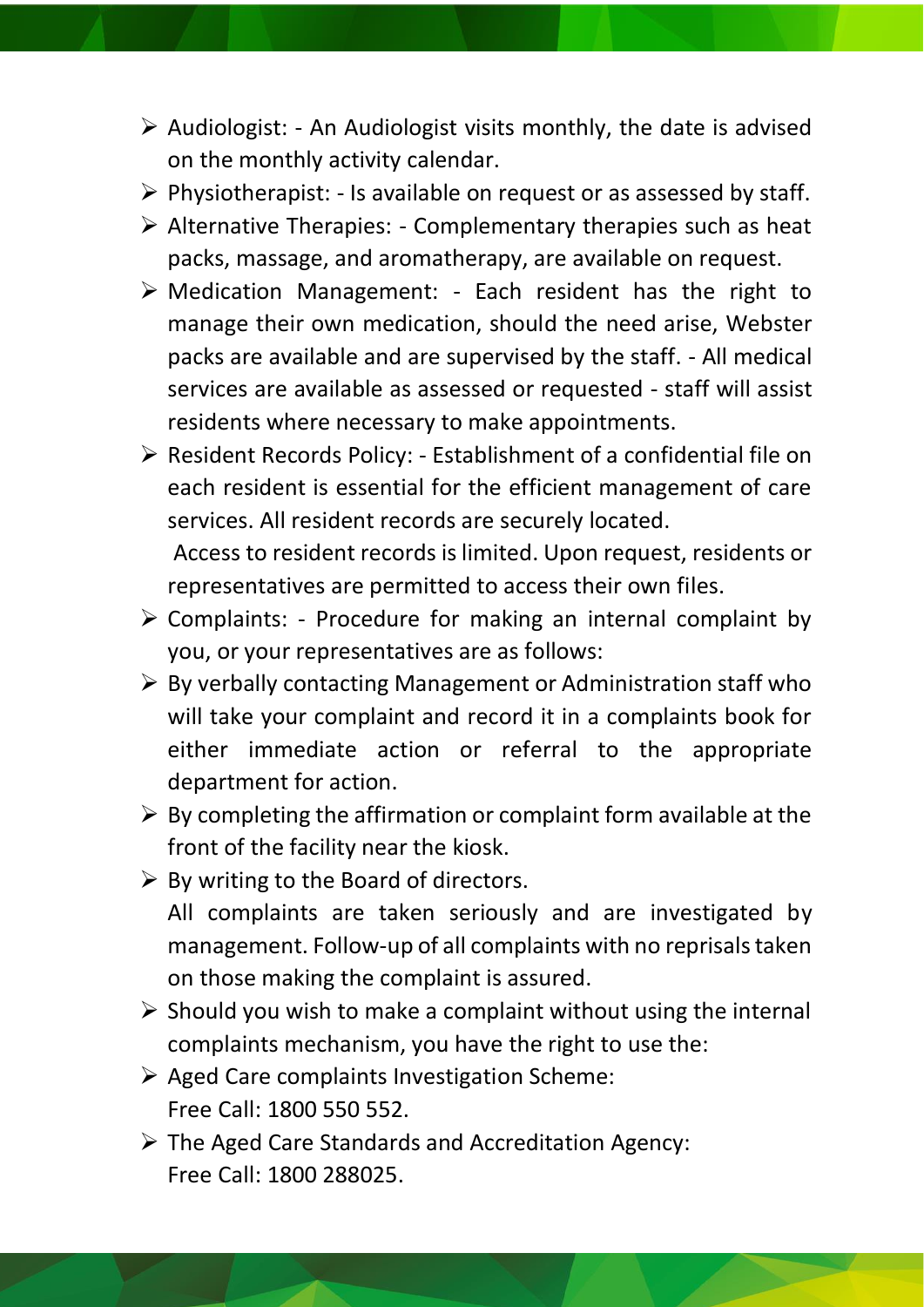- ➢ Aged Care Commissioner: Free Call: 1800 500 294.
- $\triangleright$  Consumer support can also be obtained by contacting: The Aged Care Rights service: (02) 92813600
- ➢ National Advocacy Number:

Free Call: 1800 700 600

Consumer Support organisations are available for all sorts of assistance. You can see management at any time for assistance to contact the various agencies available to assist aged clients. National Continence Helpline.

National Dementia Helpline.

Palliative Care Association of NSW.

Information on Disabilities Equipment Access and Services.

Combined Pensioners & Superannuants Association of NSW Management can assist you to contact these organisations if the need arises.

**OCCUPATION HEALTH AND SAFETY POLICY:** - Maranatha House is both a living and a working environment and while we aim to achieve the standards of care established by the Department of Health and Ageing, the needs of the residents can only be fully met when the occupational health and safety of employees is not compromised.

Maranatha House believes that all employees have the right to a workplace that is, as far as is practicable, safe, and without risk. While managing occupational health and safety systems is the role of management, employees, contractors, residents, and visitors all have a role to play in achieving a safe and healthy working and living environment.

As part of their role in achieving a healthy and safe working and living environment employees will be provided with a genuine opportunity to participate in decisions on matters with the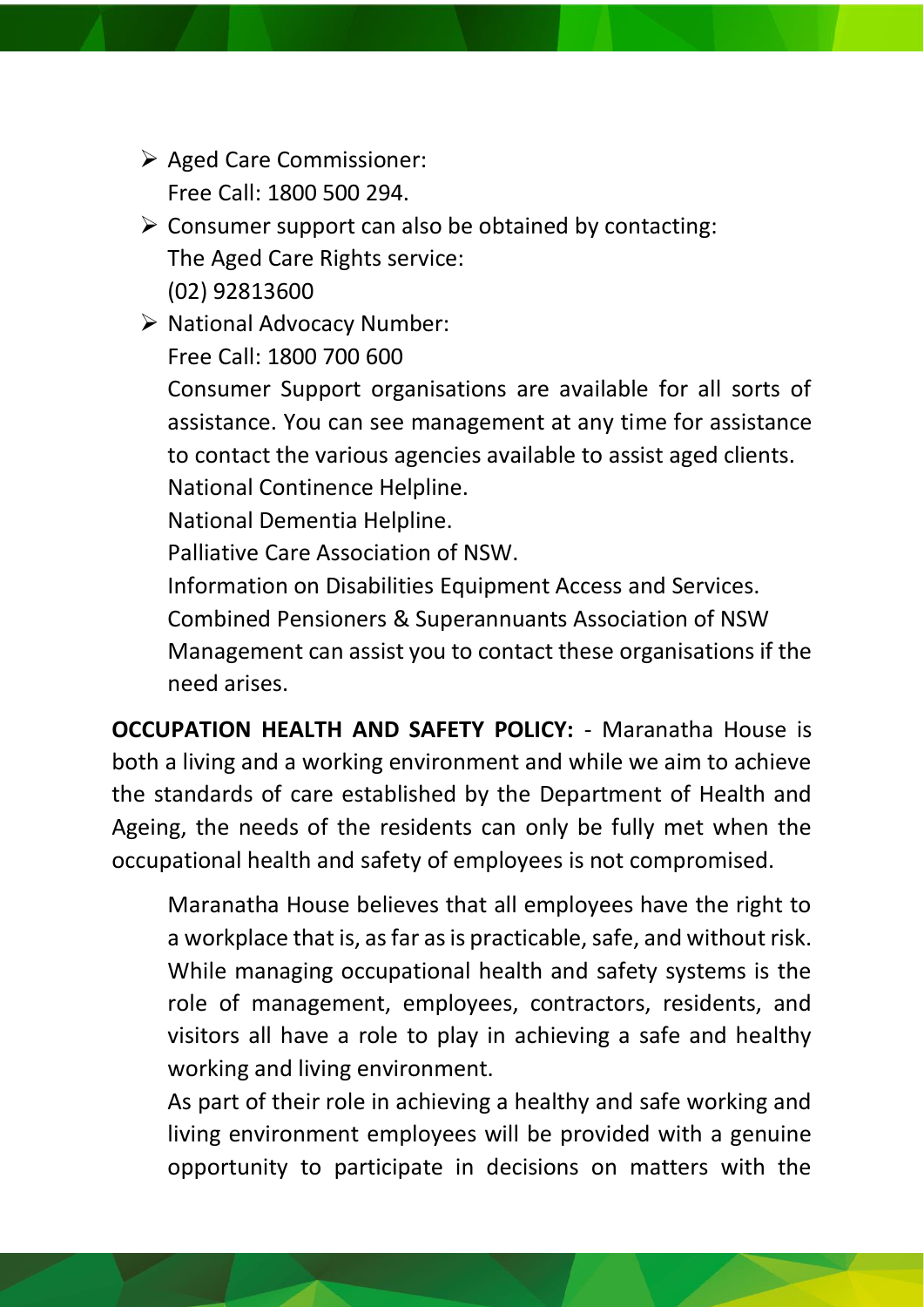potential to affect their occupational health and safety. Our residents are at home at Maranatha House and have the right to participate in activities that involve a degree of risk. However, Maranatha House is a community, and as in all communities, no individual has the right to put other members of the community, including employees, at risk. The management of Maranatha House will implement strategies in line with Occupational Health and Safety legislation aimed at continuously improving the health and safety of the working environment. Information, instruction, and training will be provided to enable all personnel to carry out their responsibilities and effectively participate in the occupational health and safety program.

➢ Everybody at Maranatha House has a personal responsibility to work safely. Management, employees, and contractors recognise that no task is so important that time cannot be taken to find a safe and healthy way to complete it.

**OCCUPATIONAL HEALTH AND SAFETY RESPONSIBLITIES OF RESIDENTS AND THEIR REPRESENTITIVES:** - Maranatha House provides residents with a supportive home environment enabling residents to lead a full and even risk-taking, lifestyle. However, the rights of residents to a home-like environment and the choice to take some personal risk shall not place employees or other residents at risk of injury or ill-health.

- $\triangleright$  To help ensure a healthy and safe environment for all: -Residents are encouraged to bring all of their ideas on Occupational Health & Safety issues at Residents' meetings. Appreciate that all Maranatha House policies and procedures will be designed with the well-being of both residents and employees in mind. Acquaint yourself and comply with the requirements of the Maranatha House emergency evacuation plan.
- $\triangleright$  Acknowledge that from time to time some activities and routines may be reorganized to take into account the Occupational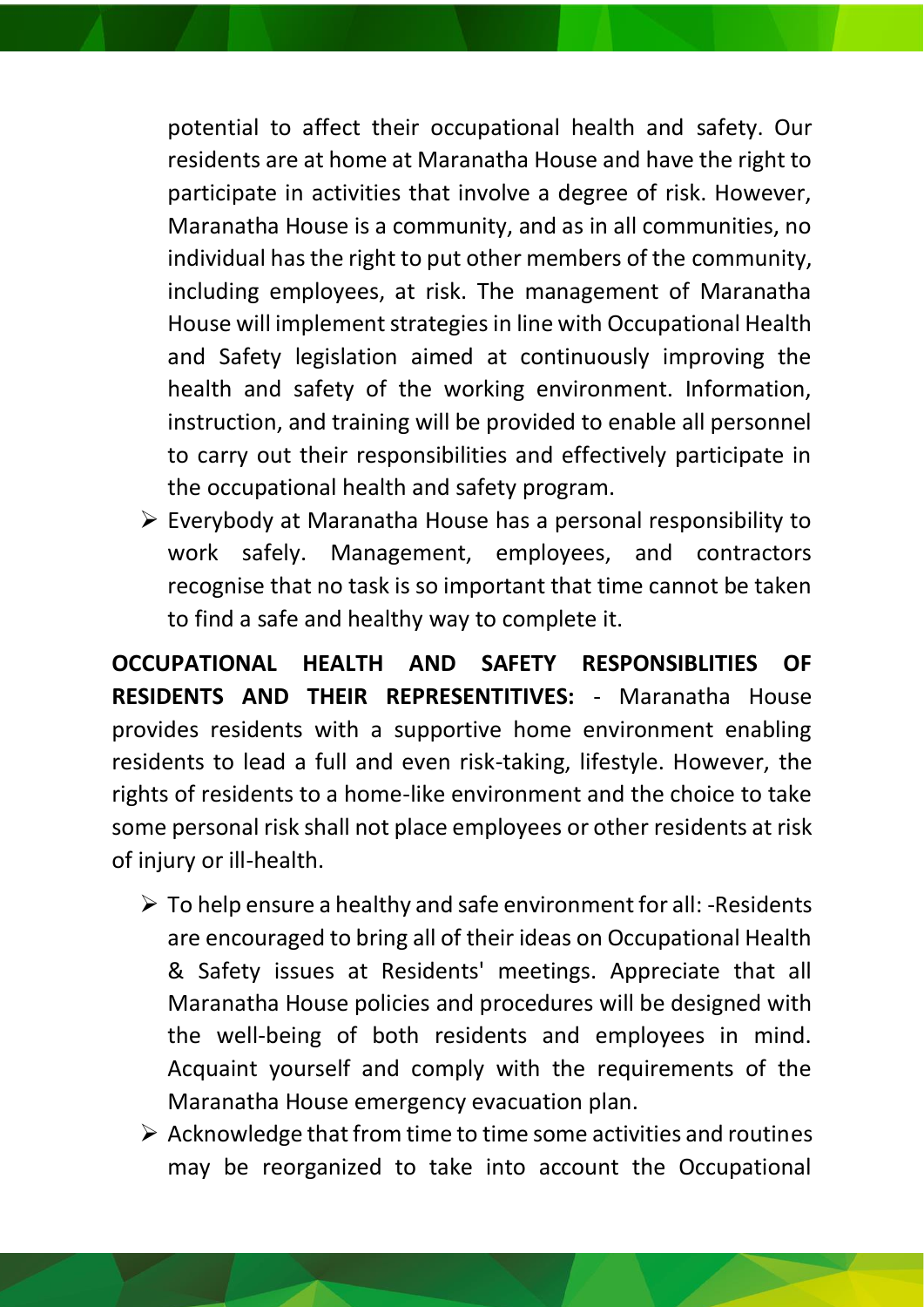Health & Safety or rehabilitation needs of residents or employees. Acknowledge that all employees have the right to a healthy and safe working life and therefore should not be expected to place themselves at risk of injury in their day-to-day work duties.

Appreciate that Occupational Health & Safety considerations may mean that not all service requests can be accommodated immediately or as expected or preferred. Seek advice from the employees on the Occupational Health and Safety implications of the design of clothing, appliances, or other personal possessions before bringing such items into Maranatha House.

**CODE OF CONDUCT AND ETHICS:** - Maranatha House is an equal employment opportunity employer, committed to promoting an environment that is free from discrimination, bullying, and harassment based on sex, marital status, pregnancy, family responsibility, sexual preference, race, disability, political or religious belief and age. It is this company's expectation that all individuals are to be treated with dignity, courtesy, and respect. Therefore, Maranatha House will not condone any behaviour or actions that may offend, insult, humiliate, or result in the risk of violence to another person or group of people.

- ➢ The Charter of Residents' Rights and Responsibilities: Each resident of a residential care service has the right to: - Full and effective use of his or her personal, civil, legal, and consumer rights;
- $\triangleright$  Quality care which is appropriate to his or her needs;
- $\triangleright$  Full information about his or her own state of health and about available treatments;
- $\triangleright$  Be treated with dignity and respect and to live without exploitation, abuse, or neglect;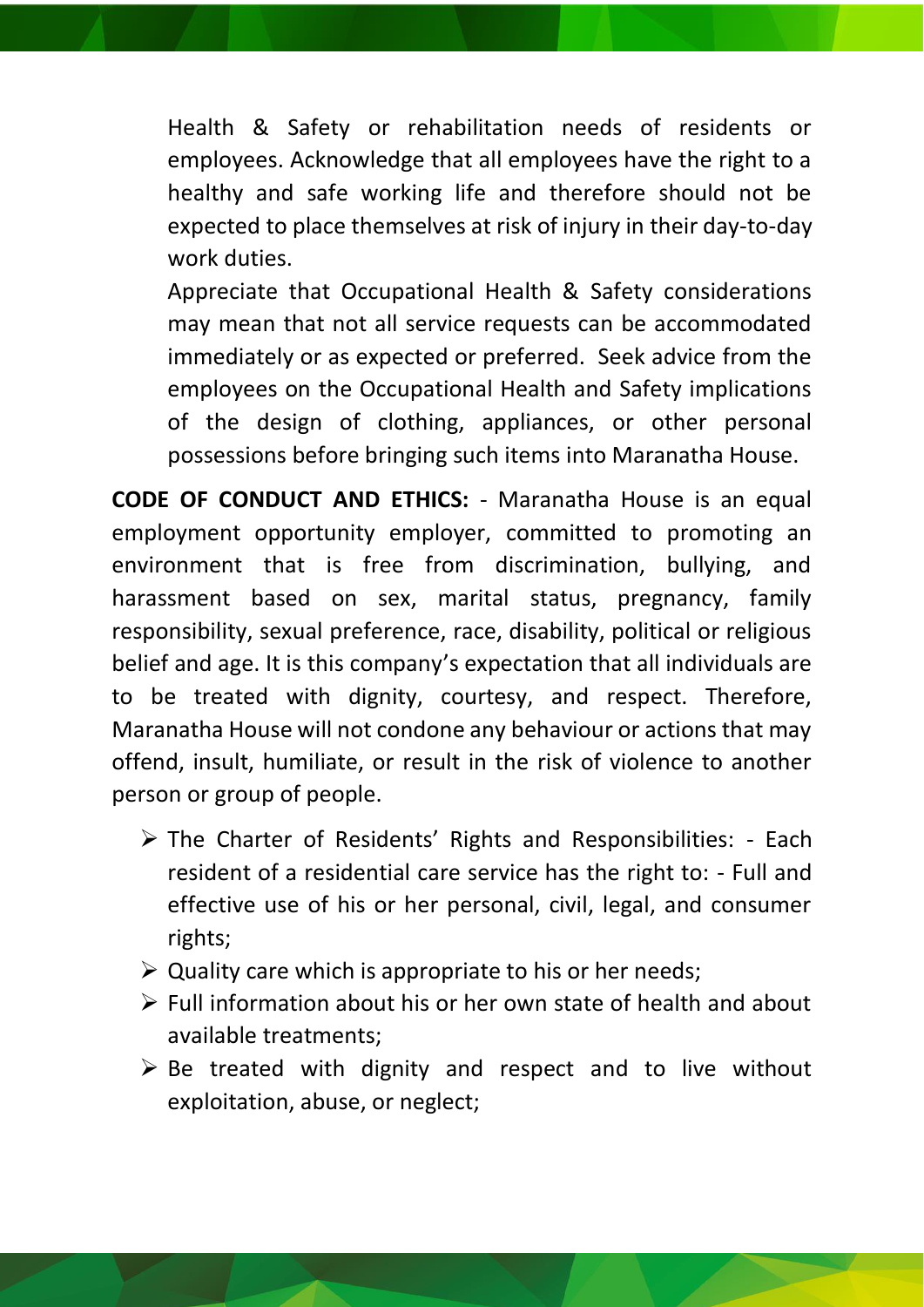- $\triangleright$  Live without discrimination or victimisation and without being obliged to feel grateful to those providing his or her care and accommodation;
- $\triangleright$  Personal privacy; Live in a safe, secure, and home-like environment and move freely both within and outside the residential care service without undue restriction;
- $\triangleright$  Be treated and accepted as an individual and have his or her individual preferences taken into account and treated with respect;
- $\triangleright$  Continue his or her cultural and religious practices and retain the language of his or her choice, without discrimination;
- $\triangleright$  To select and maintain social and personal relationships with any person without fear, criticism, or restriction.
- $\triangleright$  Freedom of speech; Maintain his or her personal independence, which includes a recognition of personal responsibility for his or her own actions and choices, even though some actions may involve an element of risk which the resident has the right to accept and that should then not be used to prevent or restrict those actions;
- ➢ Maintain control over and to continue making decisions about the personal aspects of his or her daily life, his or her financial affairs, and possessions;
- $\triangleright$  Be involved in activities, associations, and friendships of his or her choice, both within and outside the residential care service;
- ➢ Have access to services and activities which are available generally in the community;
- $\triangleright$  Be consulted on and choose to have input into, decisions about the living arrangements in the residential care service;
- $\triangleright$  Have access to information about his or her rights, care, accommodation, and any other information which relates to him or her personally;
- $\triangleright$  Complain and take action to resolve disputes;
- ➢ Have access to advocates and other avenues of redress;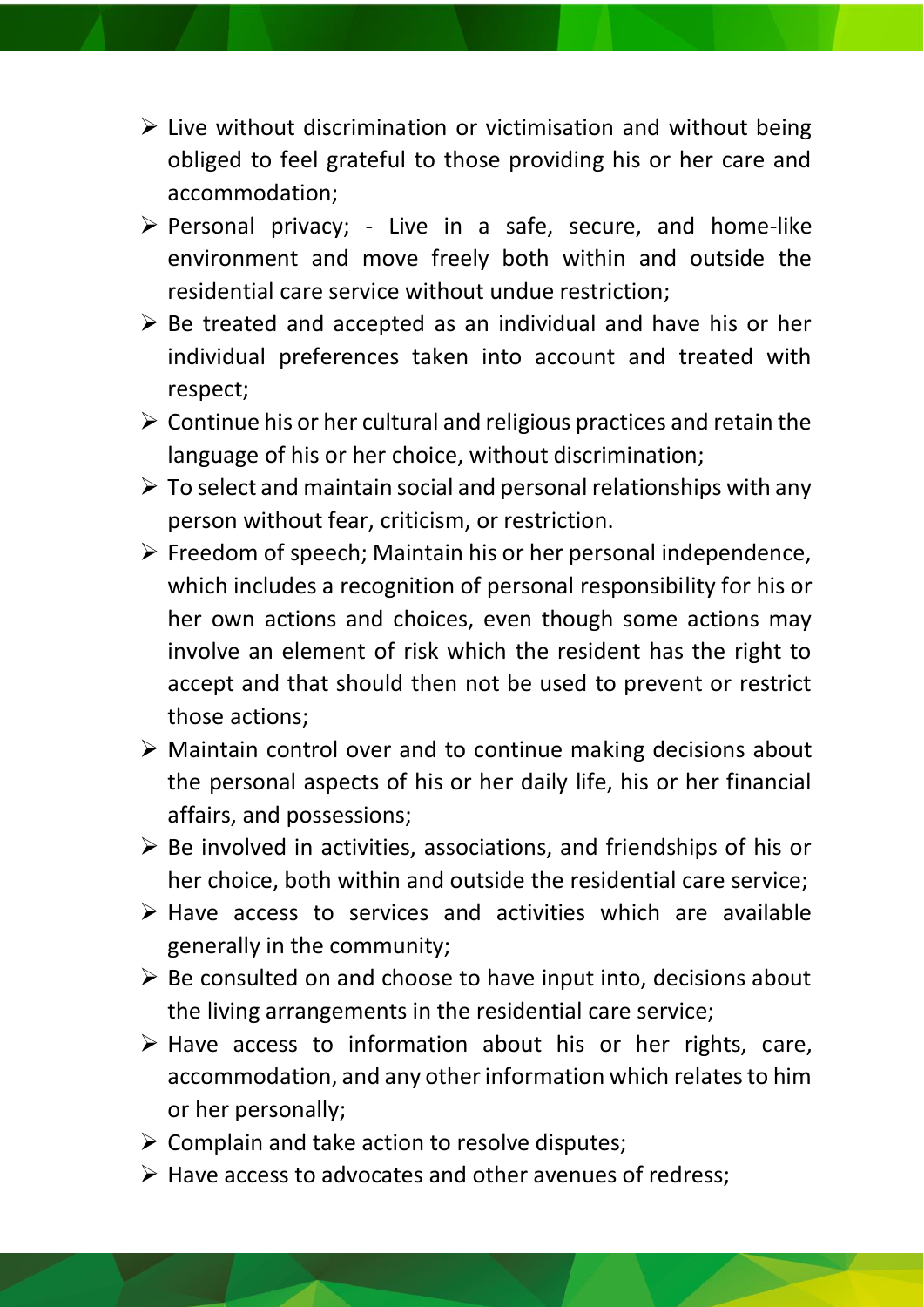- $\triangleright$  Be free from reprisal, or a well-founded fear of reprisal, in any form for taking action to enforce his or her rights;
- $\triangleright$  Each resident of residential care service has the responsibility to:
- $\triangleright$  Respect the rights and needs of other people within the residential care service and respect the needs of the residential care service community as a whole;
- $\triangleright$  Respect the rights of staff and the proprietor to work in an environment that is free from harassment;
- $\triangleright$  Care for his or her own health and well-being, as far as he or she is capable;
- $\triangleright$  Inform his or her medical practitioner, as far as he or she is able, about his or her relevant medical history and his or her current state of health.